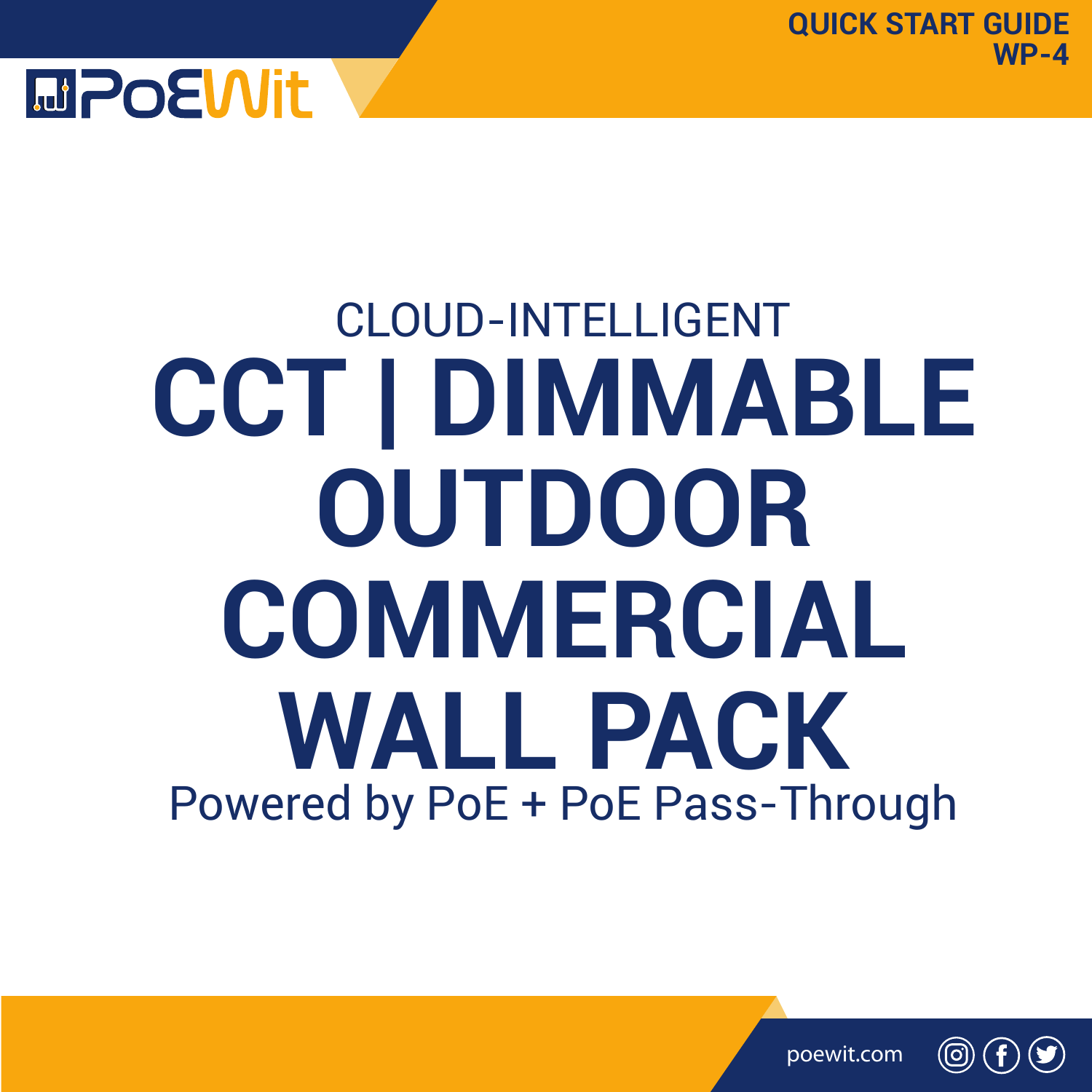#### **WARNING**

**THE WP-4 MUST BE POWERED WITH 802.3BT POE. THE WP-4 WALL PACK CONSUMES 40 WATTS OF POWER. IN ADDITION, IF USING THE TWO POE PASS-THROUGH PORTS, THE TOTAL POE BUDGET MUST BE SUFFICIENT TO POWER THE WP-4 AND THE TWO DEVICES USING THE POE PASS-THROUGH PORTS. NOTE, EACH POE PASS-THROUGH PORT CAN HANDLE UP TO 30 WATTS.** 

- 1) Getting to know your WP-4
	- a) Front Housing
	- b) Back Housing
	- c) PoE Driver with Two PoE Pass-Through Ports
	- d) Color Temperature Selection Switch

poewit.com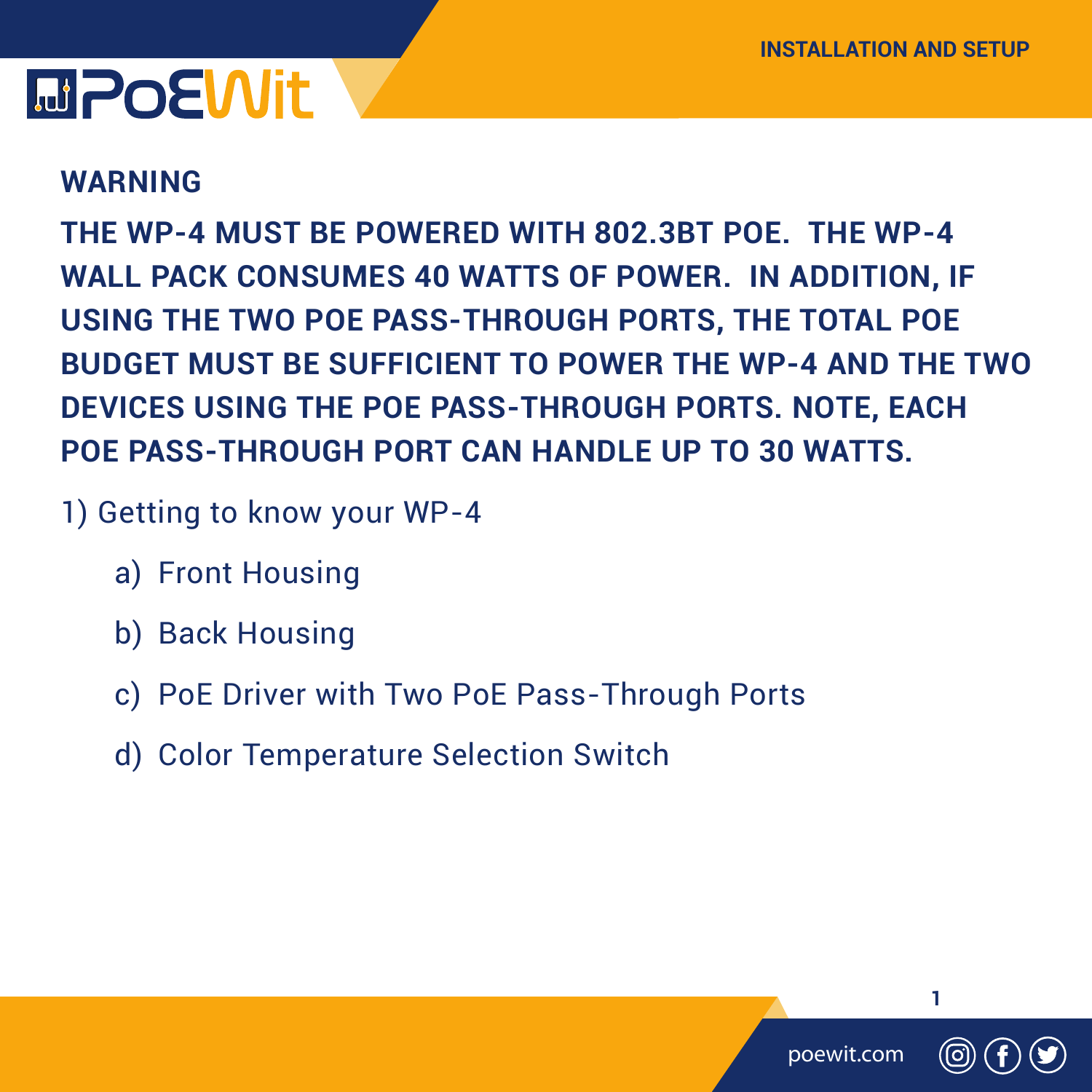

e) Wire Connector



poewit.com

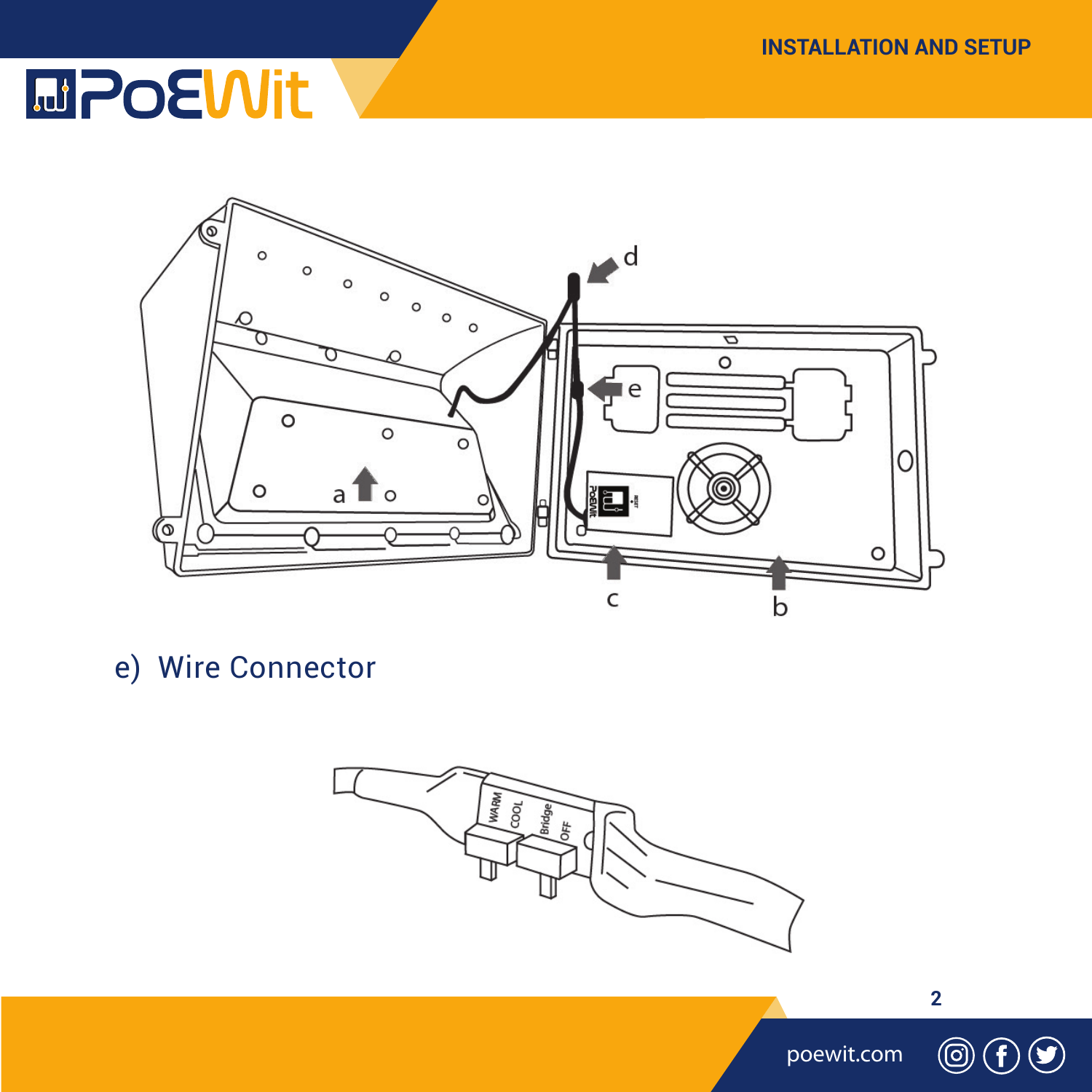

### 2) Installation and Setup

a) Select the color temperature of the WP-4 LED (use table below for reference).

| <b>Switch Position</b>   |            |               |             |             |
|--------------------------|------------|---------------|-------------|-------------|
| <b>Color Temperature</b> | <b>OFF</b> | <b>BRIDGE</b> | <b>COOL</b> | <b>WARM</b> |
| 3000k                    |            |               |             |             |
| 4000k                    |            |               | <b>NA</b>   |             |
| 5000k                    |            |               | x           |             |



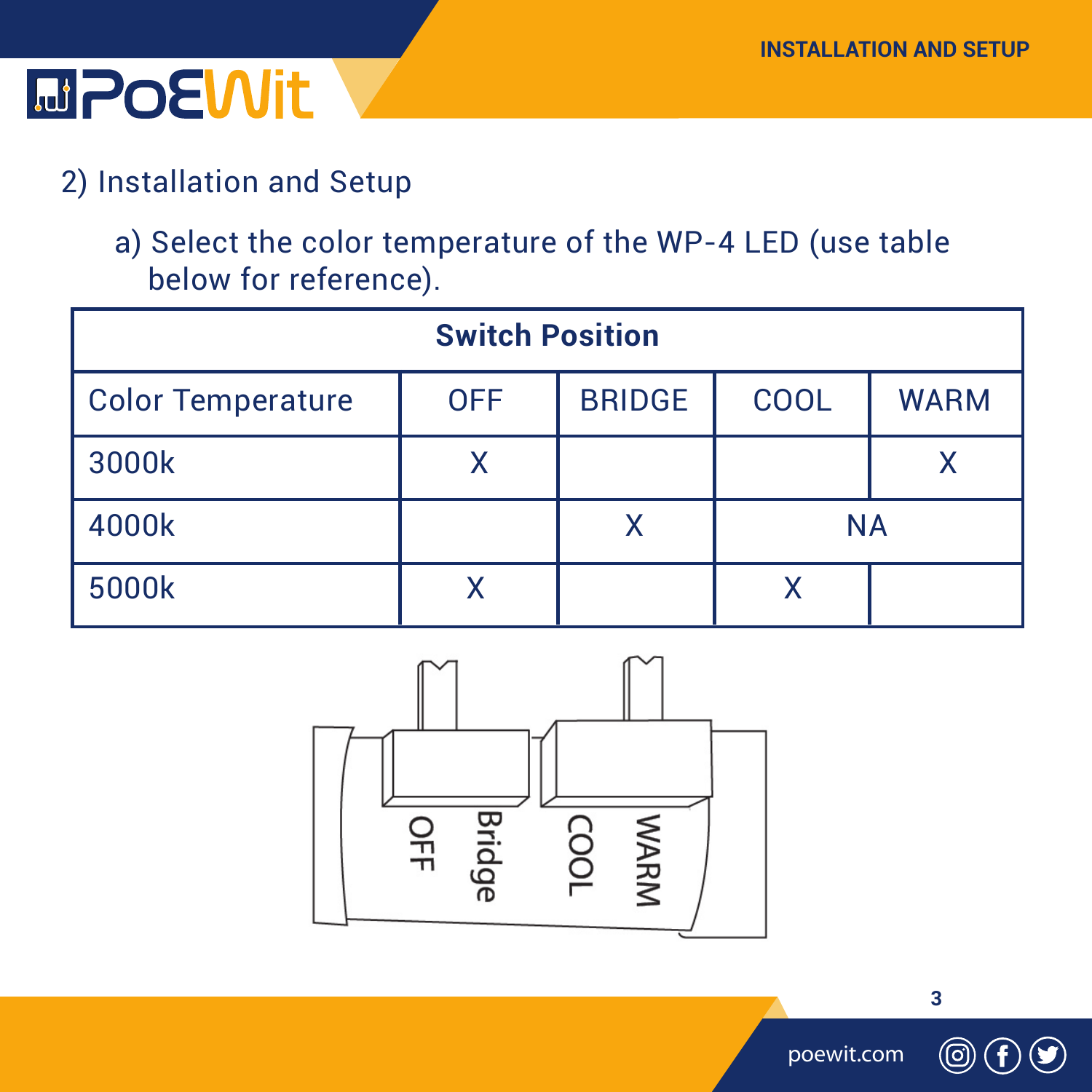b) Separate the front and back housings by unscrewing the LED connector wire and lifting the front housing off the hinges.





poewit.com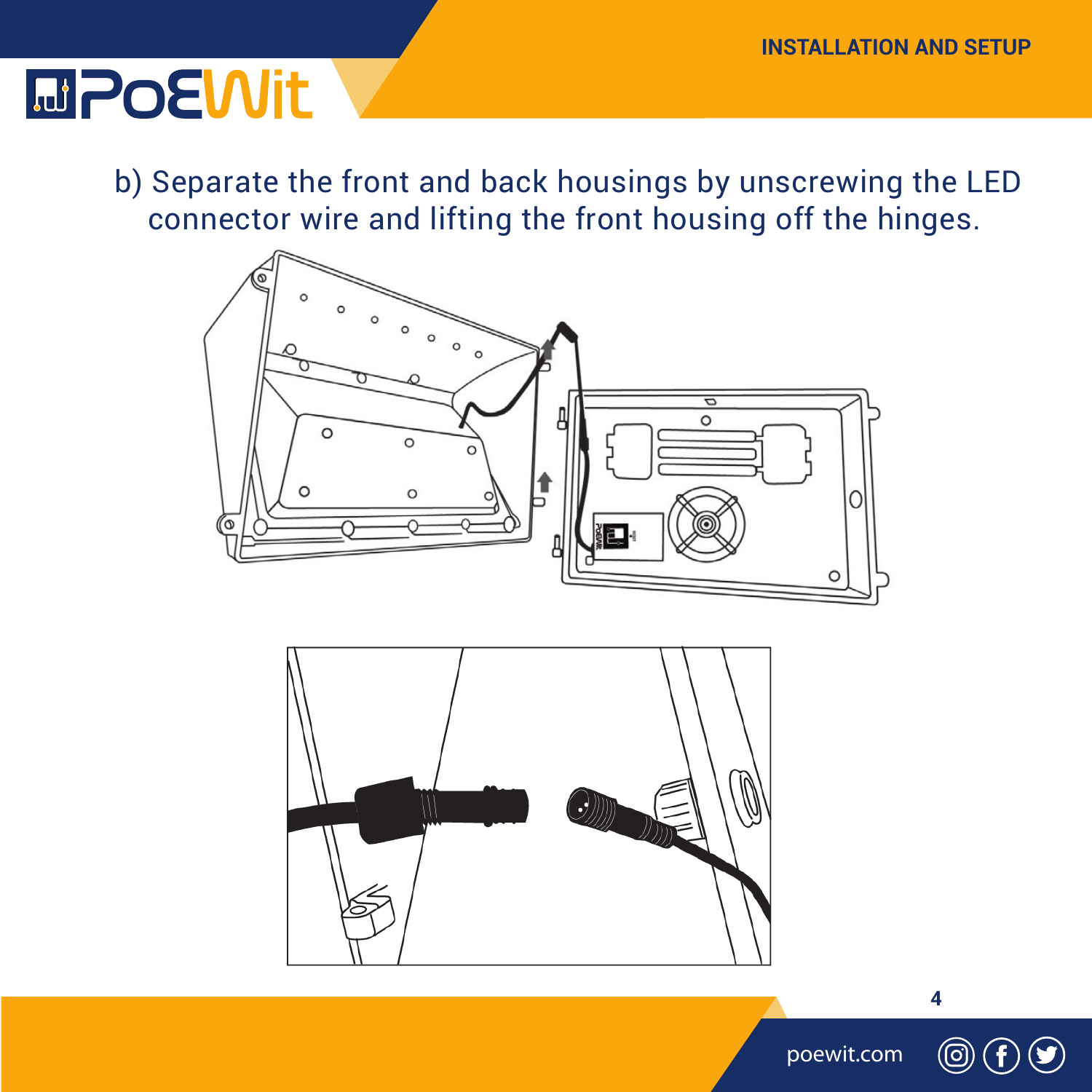### **MPOEWIt**

c) The back housing can be mounted to a wall or standard electrical pancake box. Note, drill out only the necessary holes to mount the back housing. It is highly recommend to use silicon sealant on the drilled holes to prevent water ingress over time.



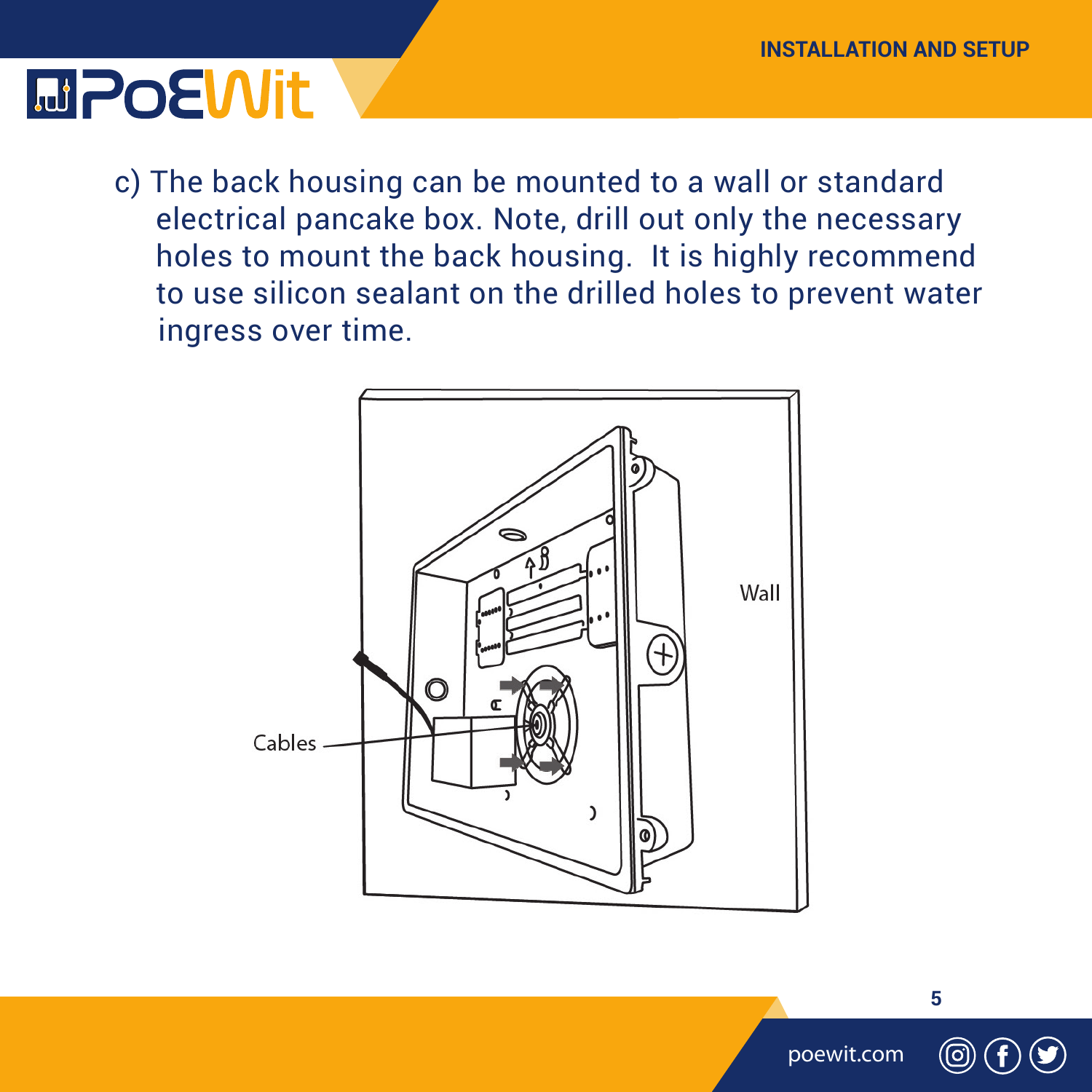## **MPOEWIt**

#### d) Terminate and connect the CAT cables to the LED driver.



e) Before installing the front housing, ensure the rubber water tight gasket is firmly seated.



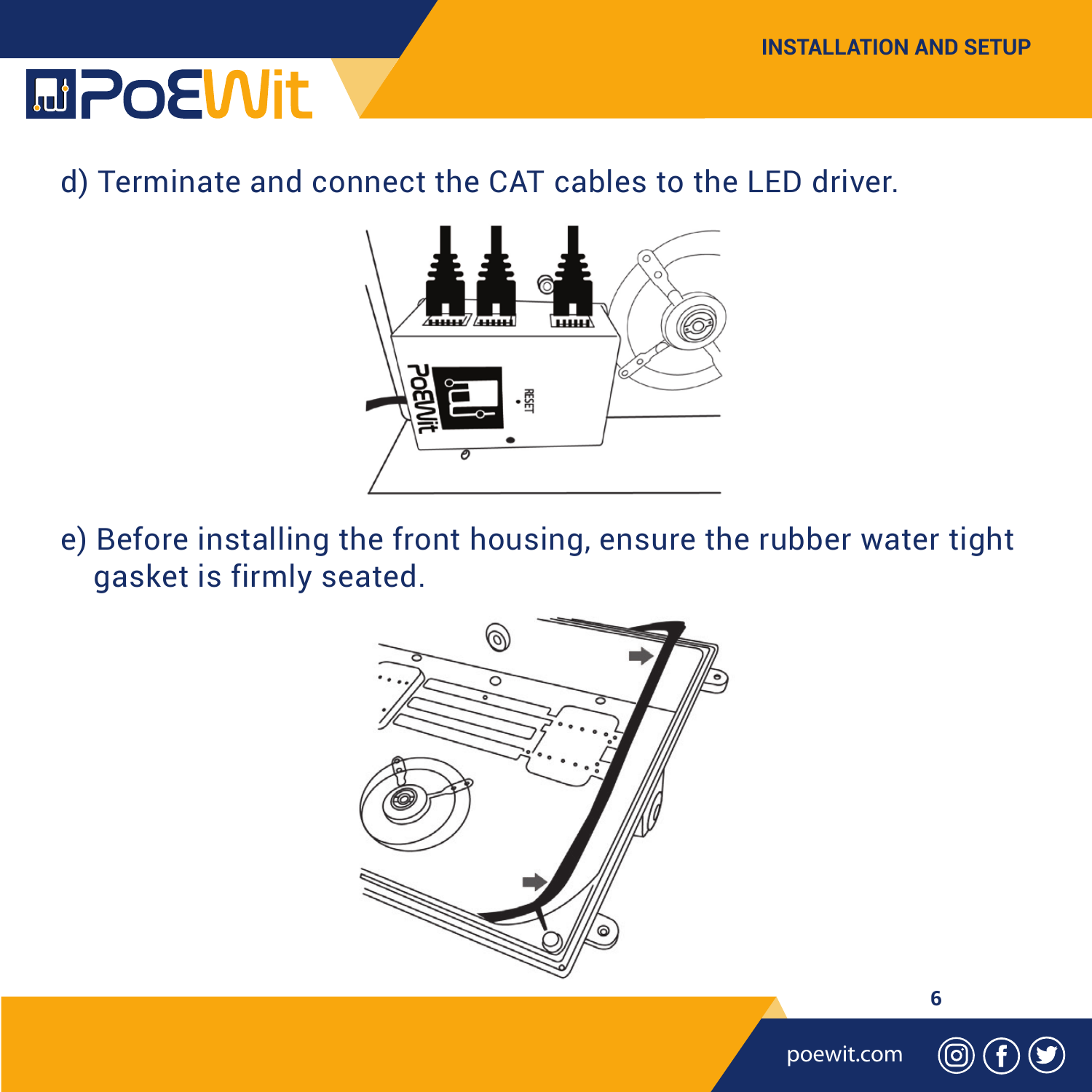# **MPOEWIt**

f) Connect the LED driver connector and hang the front to the back housing with the two screws (A hex tool is supplied / taped to the housing).